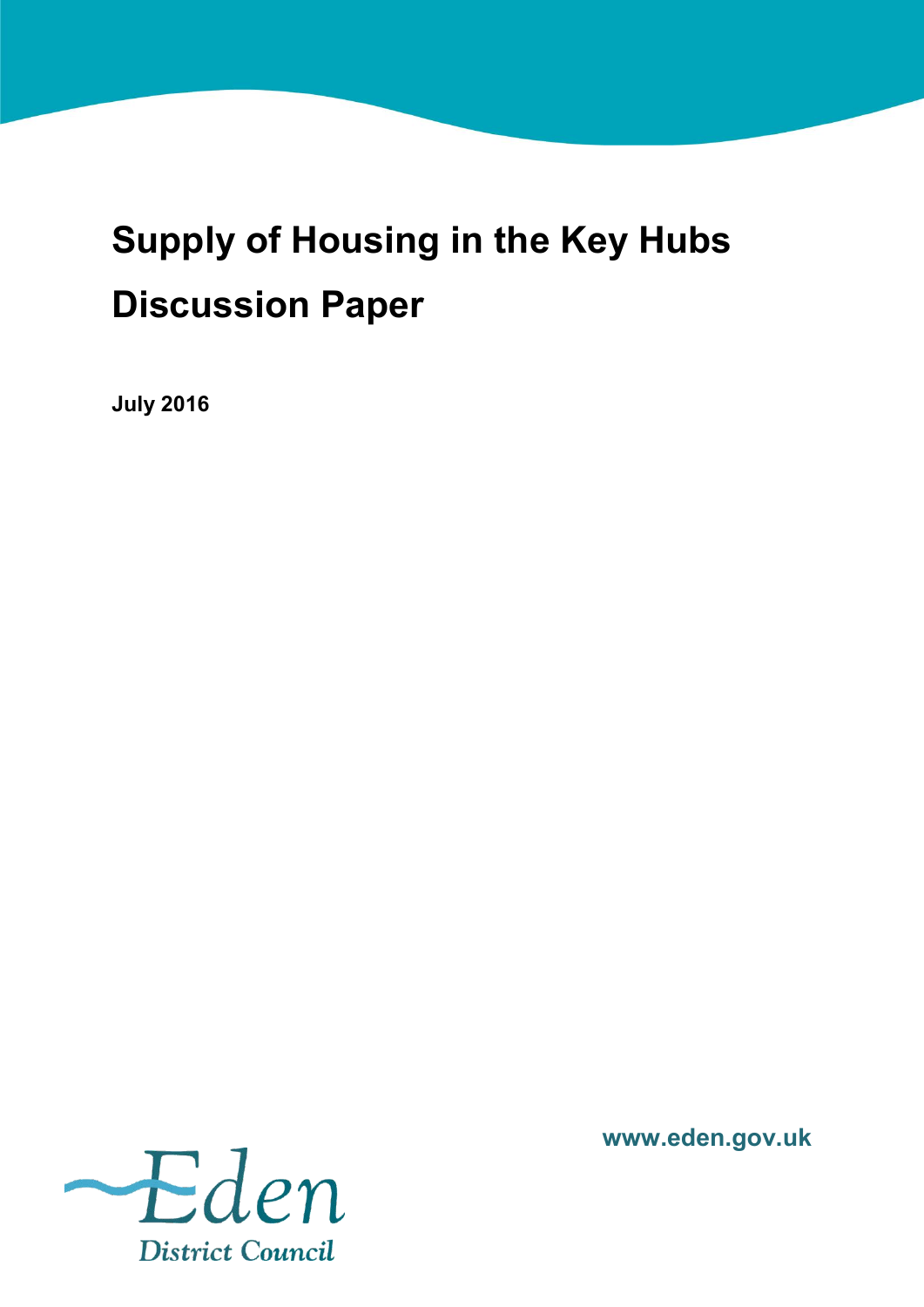# **1. Background**

- 1.1 The Eden Local Plan 2014-32 Submission Draft proposes in Policy LS2 that a minimum of 200 homes per year (a total of 3,600) will be built in Eden across the eighteen year plan period. The policy distributes a proportion of development to each of elements of the Settlement Hierarchy outlined in Policy LS1 (Locational Strategy).
- 1.2 The policy proposes that the Key Hubs will accommodate a minimum of 720 new dwellings across the plan period, which is equivalent to 20% of all new development. Despite identifying this figure, the Submission Draft of the Eden Local Plan did not propose to allocate any housing sites or distribute a number of new homes to each individual Key Hub.
- 1.3 In the Preferred Options Draft of the Eden Local Plan, which was published in June 2014, the Council did propose land allocations in some but not all of the Key Hubs. The Preferred Options Draft allocated housing sites for a total of 406 new dwellings, these allocations combined with existing commitments provided the 720 units required by Policy LS2.
- 1.4 The Council took the decision following the consultation on the Preferred Options Draft, not to allocate land in the Key Hubs. Further discussion on this topic can be found in the Revised Settlement Hierarchy Paper (SD019) published in July 2015. An informal consultation was held in August 2015.
- 1.5 The decision not to allocate was taken on the grounds that planning applications and neighbourhood plans would deliver the necessary housing growth without the need for the Local Plan to allocate housing sites.
- 1.6 At the recent examination hearings, concerns were raised regarding this approach. The Inspector wrote to the Council advising that unless the Council is able to provide sound evidence that residential development likely to occur as a result of windfalls, will deliver the required amount of development in the right Key Hubs but not substantially over provide, then this aspect of the plan is unlikely to be found sound.
- 1.7 The Inspector suggests that to provide some certainty there ought to be site allocations covering a substantial amount of the development still to be identified within these Key Hubs or alternatively identified broad locations for development accompanied by development parameters.
- 1.8 The Inspector is also concerned that the history of the Core Strategy's implementation suggests that substantially more dwellings than were proposed are being delivered in the Key Hubs and at the expense of development in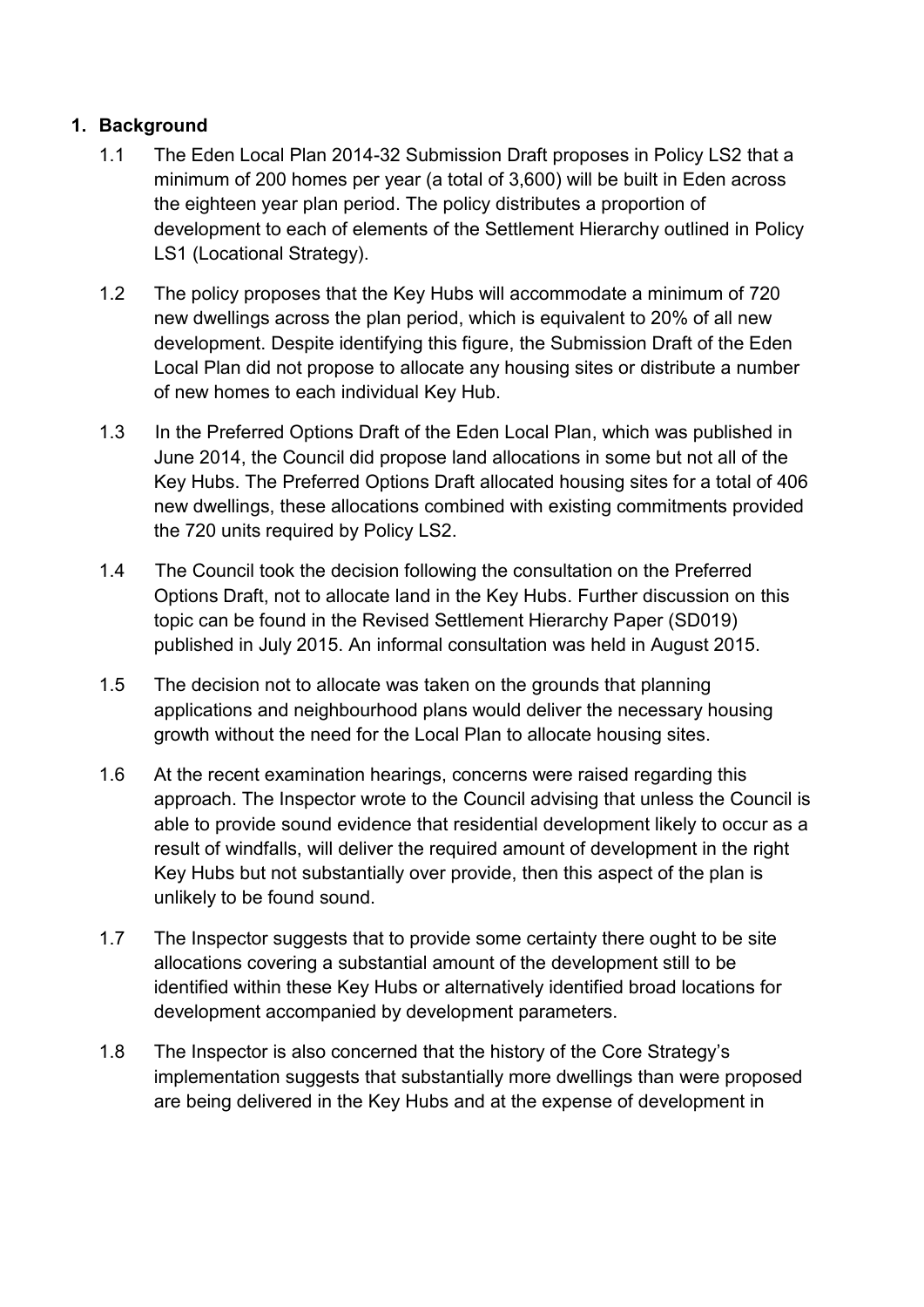higher order locations, such as the towns. Without parameters being established in the plan which indicate the amount of development expected to be delivered within each Key Hub and with some mechanism to ensure that something similar to that is what is delivered, then history would suggest that the Key Hubs will deliver far more dwellings than proposed, thereby undermining the overall delivery strategy.

- 1.9 Additionally, the Council has also undertaken further work on the designation of the Key Hubs, seeking to address concerns raised by the Inspector regarding the number of Key Hubs, their location and their ability to meet the objectives of the Local Plan. A separate discussion paper considers our revised approach to identifying Key Hubs and concludes that the Council should identify 12 Key Hubs, reducing the overall number from 28. As a result the amount of development taking place in each Key Hub is likely to increase.
- 1.10 The Council acknowledges that the strategy put forward in the Submission Draft Local Plan lacks the necessary clarity to direct the right amount of development in the right places. We acknowledge that whilst the Council remains supportive of neighbourhood planning activity, this should not be the only mechanism for housing delivery within the Key Hubs.
- 1.11 As such, the Council has come to the conclusion that it would be appropriate for the Council to establish some development parameters which will provide clarity and ensure the right development takes place in the right places.
- 1.12 The Council wrote to the Inspector on the 17 August 2016 outlining the Council's suggested position in relation to allocating sites in the Key Hubs, a copy of this letter is included at Appendix 1. The Council's suggested position was to produce an Allocations Development Plan Document (DPD) covering just the Key Hubs.
- 1.13 However, further guidance has since been provided by the Inspector advising that the allocations should be identified during the examination process rather than as a separate piece of work resulting in a DPD. The Council proposes that appropriate text be added to the Eden Local Plan 2014-32 explaining that the Council will prepare a separate Development Plan Document (DPD) to allocate land for both housing and employment in the Key Hubs.
- 1.14 It has not been possible for the Council to identify sites suitable for allocation since the conclusion of the July hearings, and as such we have taken the view that this would appear to be the most appropriate way forwardthis work will need to take place during Autumn 2016.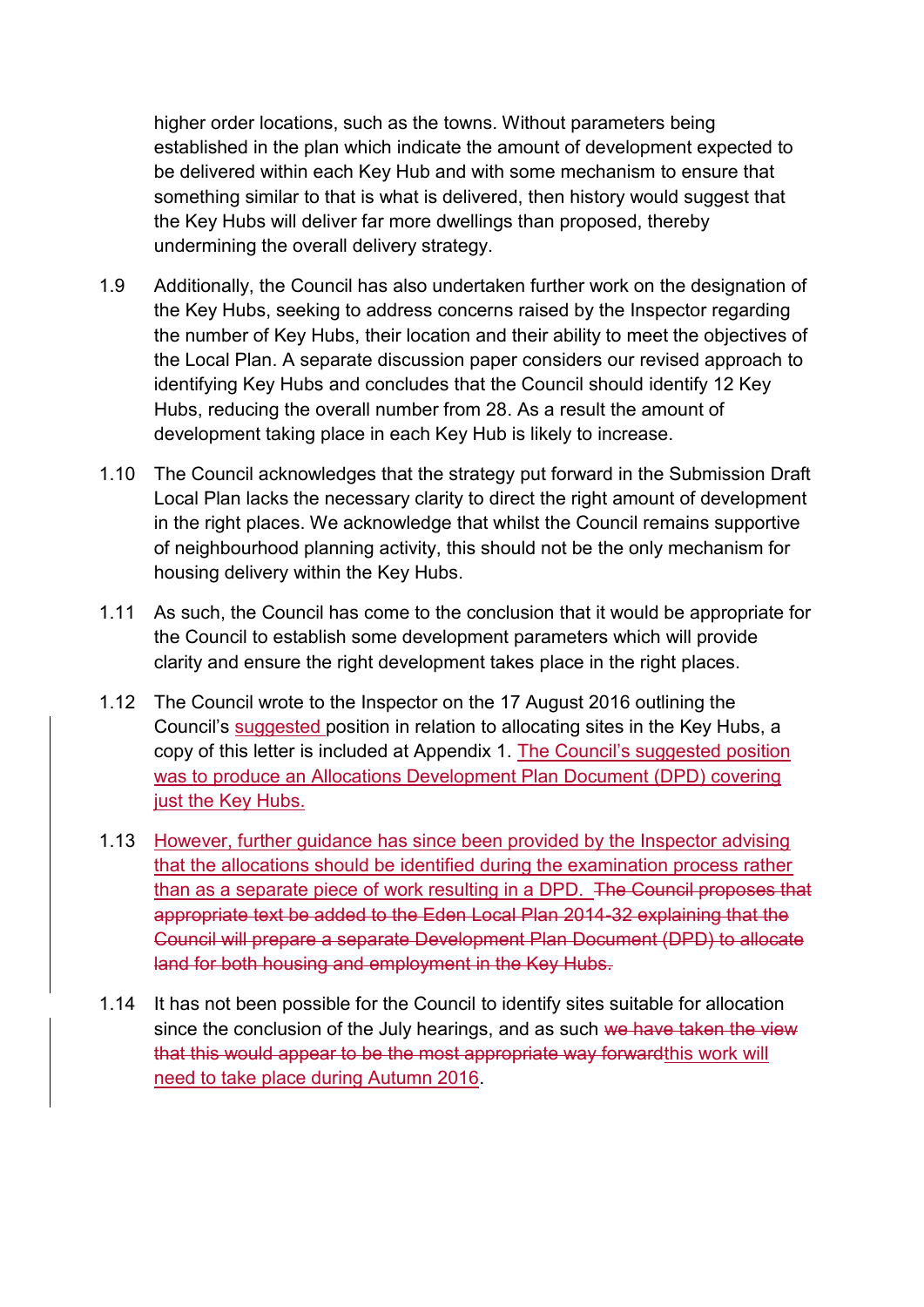## **2. Purpose of this Document**

- 2.1 The purpose of this document is to establish a clear and robust methodology for the distribution of housing development across a revised list of Key Hubs (now proposed to be just 12 instead of 28).
- 2.2 As discussed in Section 1 of this paper, the Council took the decision prior to the publication of its Submission Draft Local Plan not to allocate housing sites in the Key Hubs, but instead to allow development to come forward through Neighbourhood Plans and Planning Applications. The Inspector raised a number of concerns with this approach which this paper will seek to address.
- 2.3 The Council recognises that allocating housing sites in the Key Hubs would be a significant task, which may affect the ability of Neighbourhood Plans to influence development in their locality.
- 2.4 The Council considers the most pragmatic approach to be to allocate a minimum number of new homes to each of the Key Hubs at this stage with a commitment to prepare a DPD to allocate land for housing in the key Hubs (without a Neighbourhood Plan).
- 2.52.4 This paper will consider a range of different methodologies designed to distribute housing and apportion a minimum target to each key hub based on a set of criteria or specific policy led approach.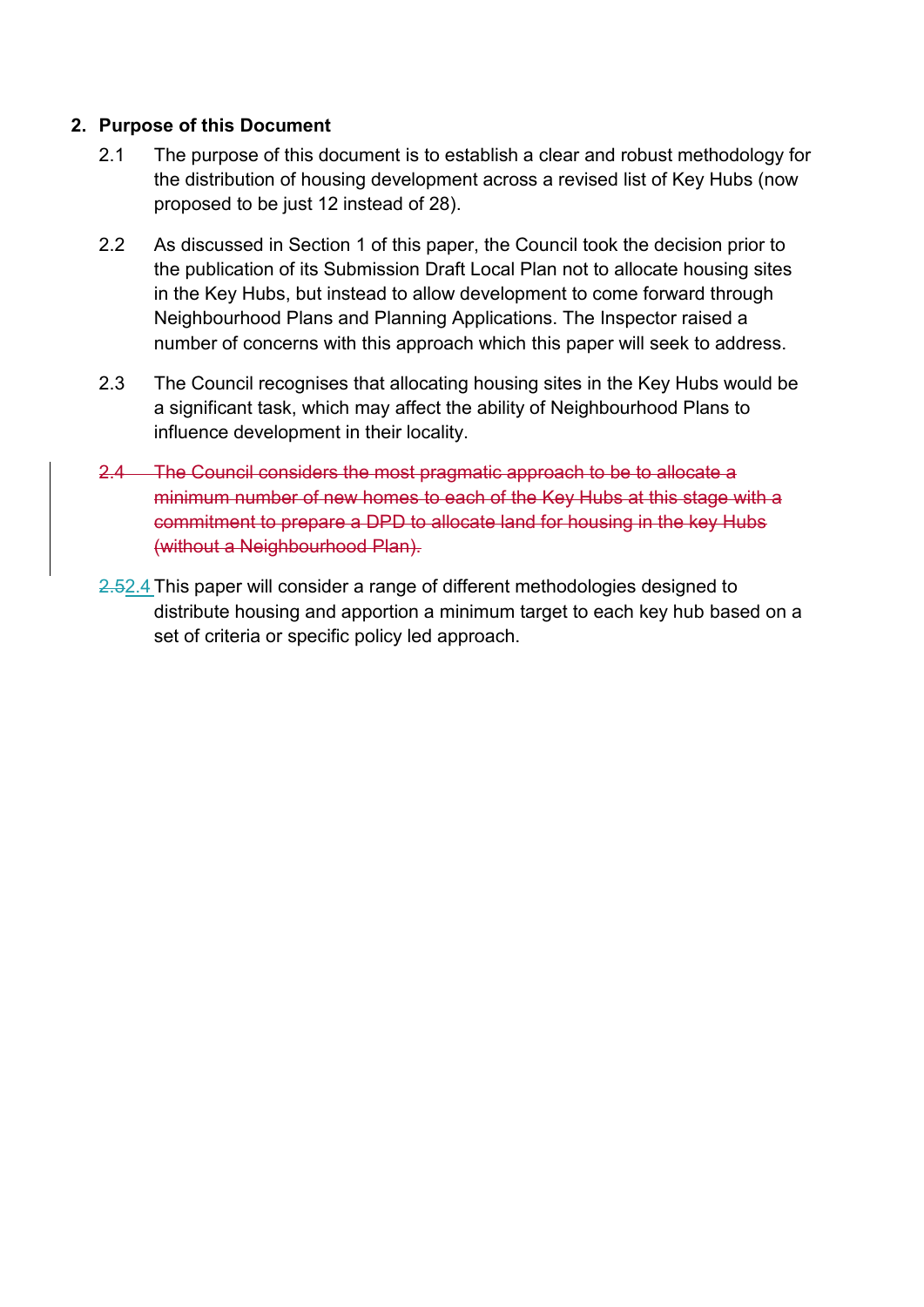## **3. How to Distribute Future Development?**

- 3.1 In this section of the paper we will consider a range of options for how the distribution of housing across the Key Hubs could be achieved.
- 3.2 In assessing each of the options an objective view will be taken as to whether such a proposal would be effective in meeting the Council's aims and objective detailed in the Eden Local Plan 2014-32.
- 3.3 As discussed in the Key Hubs Review Discussion Paper, High and Low Hesket are to be considered for the purposes of this strategy to be a single Key Hub rather than two, and as such will be referred to a Hesket for the remainder of this paper.

# **Option 1 – Even Distribution**

- 3.4 The first option the Council has considered is to apply an even distribution of housing to each of the identified Key Hubs, essentially a simple division of the overall housing target (720 homes) by the number of Key Hubs now proposed  $(12)$ .
- 3.5 This method would result in an even distribution of 60 new homes per Key Hub, previously this figure would have been just 26 (720 divided by 28 Key Hubs). This represents a significant increase in the amount of development taking place in each Key Hub, which should support the objectives of the Local Plan to sustain or enhance rural services.
- 3.6 The base date for the Local Plan is 1 April 2014 and as such, once existing commitments and recent completions are deducted, the graph below indicates the minimum residual housing requirement for each of the Key Hubs:

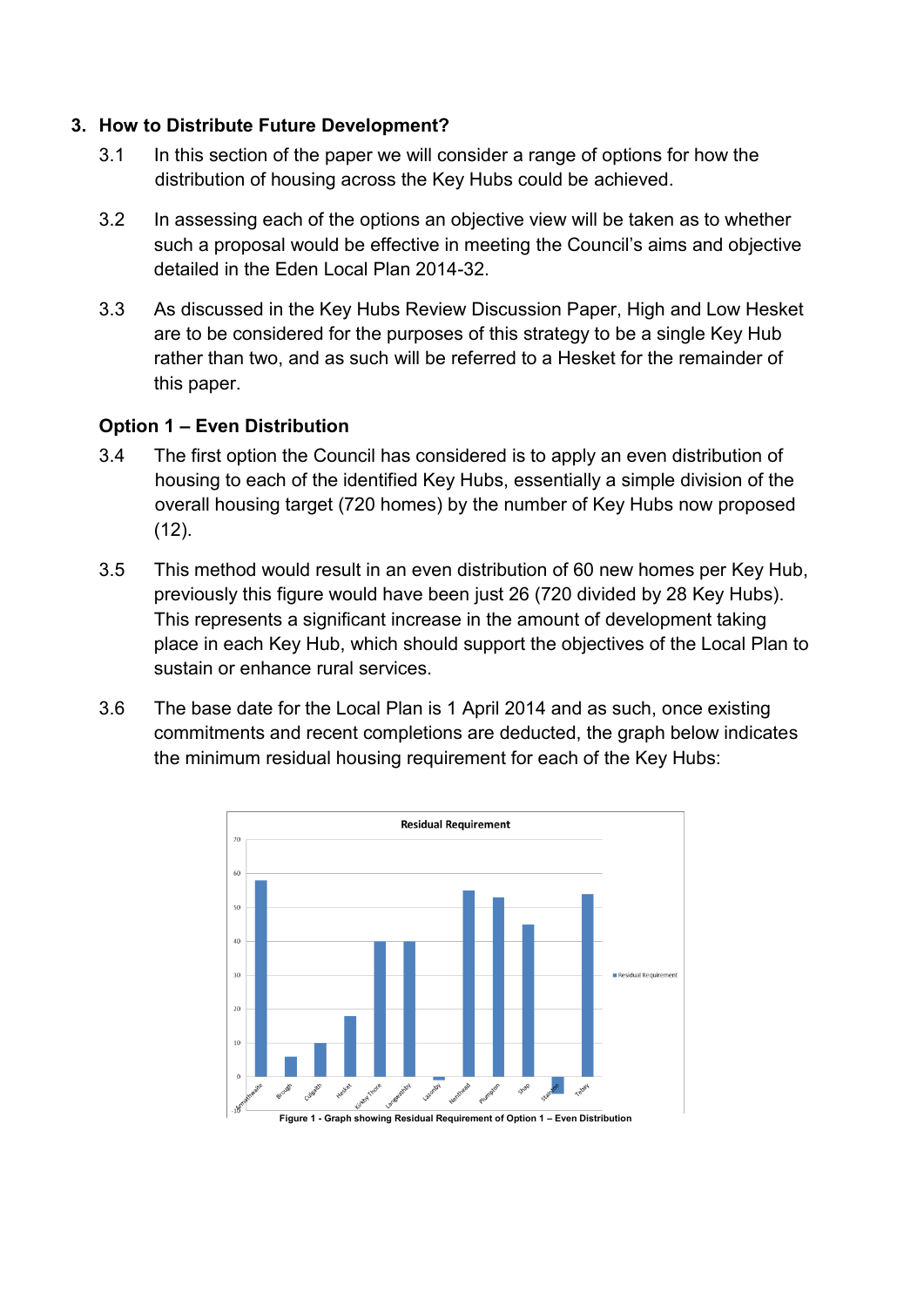- 3.7 The graph indicates the existence of an oversupply of housing in some of the villages when assessed against the proposed target in this approach, namely Lazonby and Stainton.
- 3.8 In contrast, villages such as Armathwaite, Nenthead or Shap are required to deliver a high proportion of the remaining allocations. It is questionable as to whether this is realistic, Armathwaite and Nenthead are two of the smallest Key Hubs, and there is limited evidence of high demand for development in these locations.
- 3.9 Shap is another location where there is no evidence of high demand, development in Shap tends to be of a small scale but would be sufficient (based on past trends) to meet the target proposed.
- 3.10 We have considered the amount of growth this approach would result in for each of the settlements, and this method would result in the following increases to the size of each village:





- 3.11 If the above option is preferred, it would potentially place a higher burden upon the smaller villages containing around 150 properties (Nenthead, Plumpton & Armathwaite), as these villages would experience growth in the region of 40%, based on their existing size.
- 3.12 In contrast the larger villages such as Shap or Lazonby would see growth of around 10% to 15%. This creates an obvious imbalance between the levels of growth experienced in each of the villages.
- 3.13 An even distribution of housing, it could be argued is a fair approach, treating all key hubs equally through equal distribution of new housing stock. However, it fails to bear any correllation to the size of the village or the services contained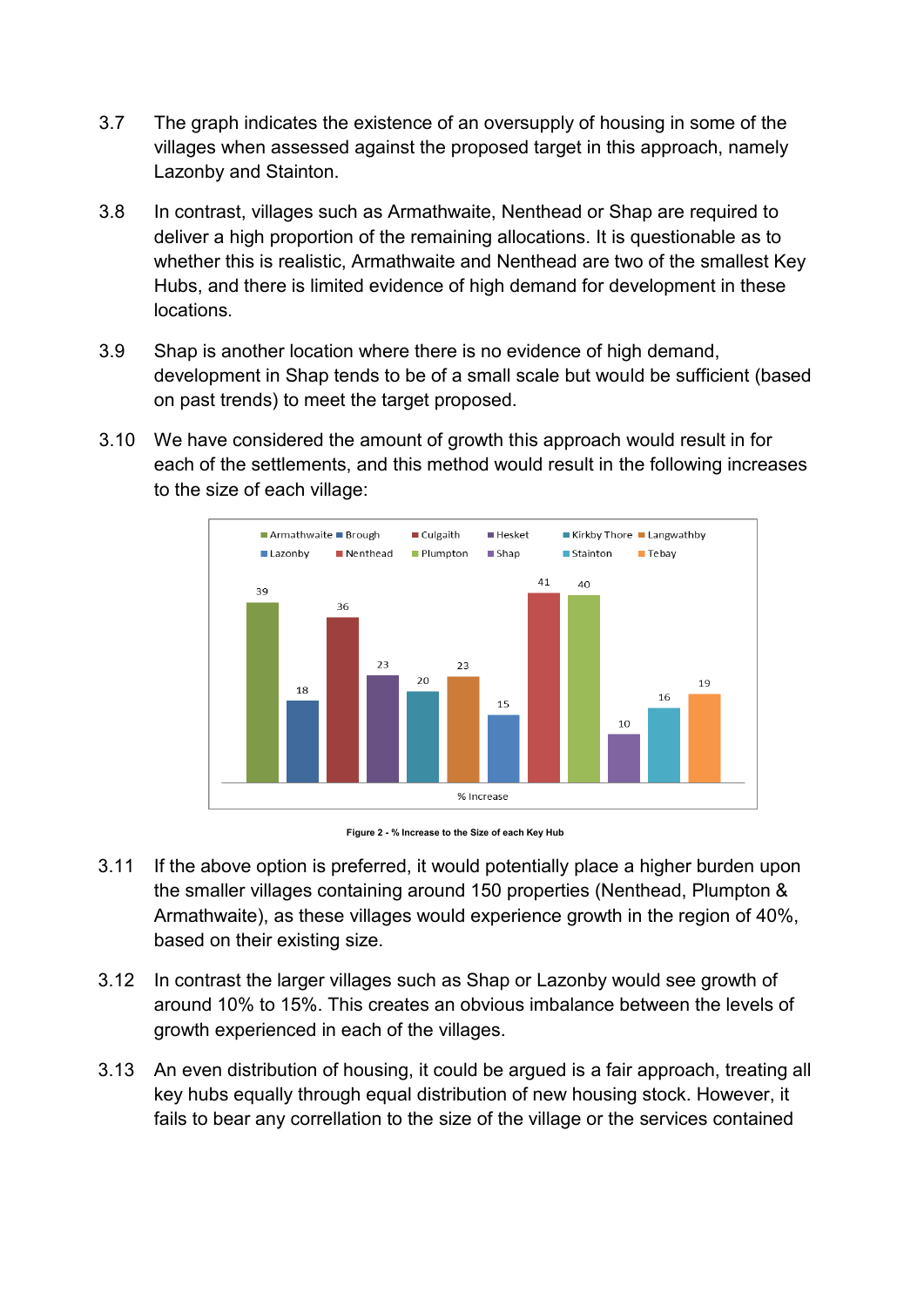within the villages itself and the level of new housing development necessary to support or even enhance these services.

- 3.14 Whilst this approach would provide clarity and some degree of certainty with regards to the amount of development proposed in each Key Hub, this could be argued of any approach.
- 3.15 This approach could be considered to be overly simpistic and as such not the most appropriate approach. Whilst it could be argued that by re-evaluating the list of Key Hubs we have produced a list of Key Hubs which are more similar in their size and form, an equal division of housing would fail to acknowledge the individual characteristics of the settlements concerned.
- 3.16 This approach also fails to take into account the availability and achievability of housing land within the settlements, factors which could undermine the delivery of the Local Plan housing target.
- 3.17 It is not considered that this approach would support the objectives contained within the Eden Local Plan, and as such this approach is not at this stage considered to be suitable for further consideration.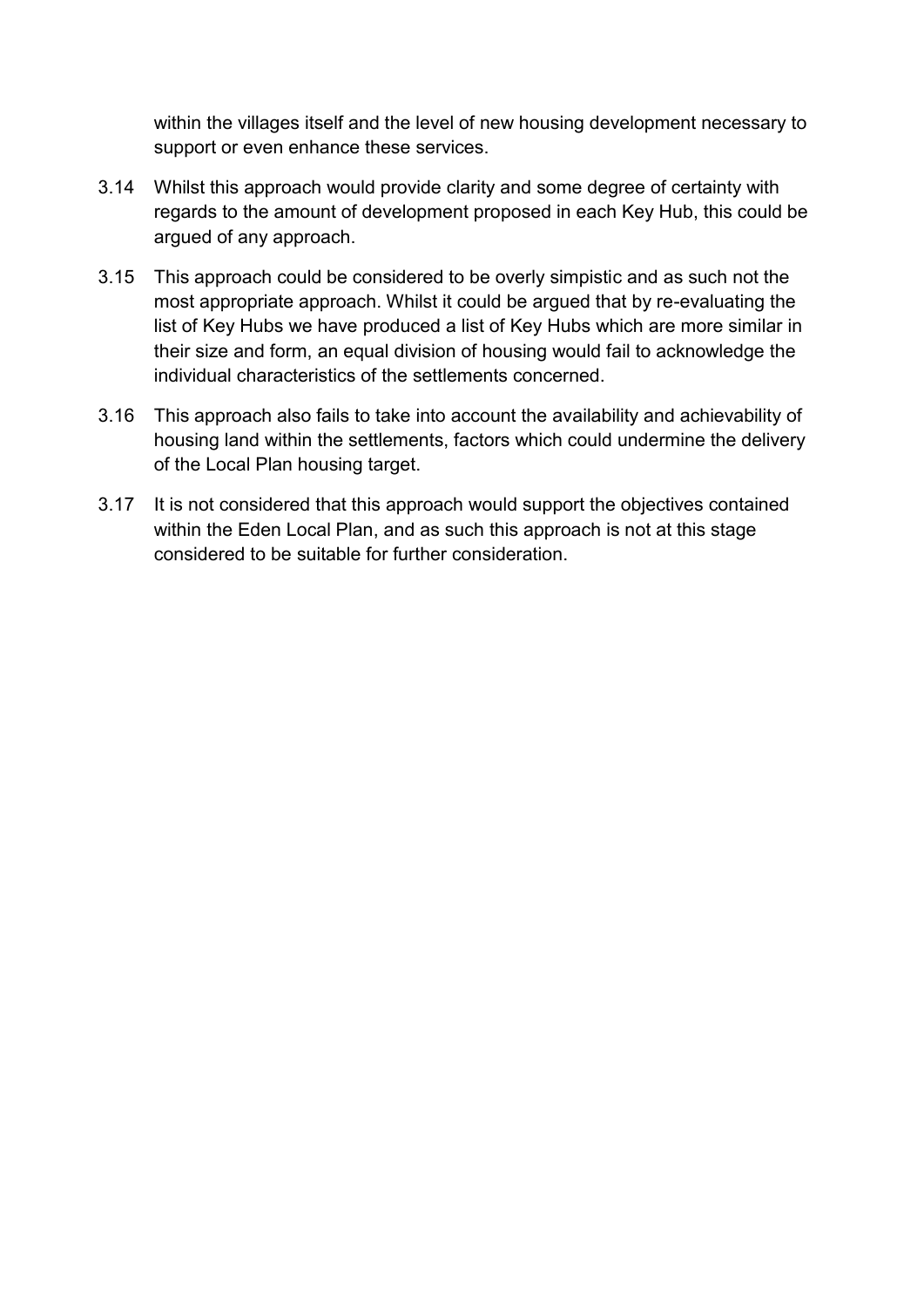## **Option 2 - % increase based upon size of existing village**

- 3.18 This option will consider an equal proportion split between each of the settlements.
- 3.19 There are numerous ways such an approach could be applied, however, this particular approach looks at the existing size of each village and identifies a housing number based on the proportion of the overall housing stock in the Key Hubs.

| <b>Settlement</b>   | <b>Settlement Size</b> | % of Properties | <b>Allocation</b> | % Increase |
|---------------------|------------------------|-----------------|-------------------|------------|
| Armathwaite         | 155                    | 4               | 32                | 20.8       |
| <b>Brough</b>       | 340                    | 10              | 71                | 20.8       |
| Culgaith            | 169                    | 5               | 35                | 20.8       |
| <b>Hesket</b>       | 260                    | 8               | 54                | 20.8       |
| <b>Kirkby Thore</b> | 306                    | 9               | 64                | 20.8       |
| Langwathby          | 263                    | 8               | 55                | 20.8       |
| Lazonby             | 411                    | 12              | 85                | 20.8       |
| <b>Nenthead</b>     | 147                    | 4               | 31                | 20.8       |
| <b>Plumpton</b>     | 149                    | 4               | 31                | 20.8       |
| <b>Shap</b>         | 575                    | 17              | 120               | 20.8       |
| <b>Stainton</b>     | 374                    | 11              | 78                | 20.8       |
| Tebay               | 314                    | 9               | 65                | 20.8       |
|                     | 3463                   | 100             | 720               |            |

3.20 The table below identifies how this method has been calculated:

- 3.21 As you can see, Shap contains 17% of the overall housing stock within the Key Hubs, significantly more than many of the other villages.
- 3.22 The graph below indicates the target for each Key Hub based on this approach:



**Figure 3 – Target for each Key Hub based on Option 2 - % increase based on size of settlement** 

**Table 1 - Calculation of a % increase based on settlement size**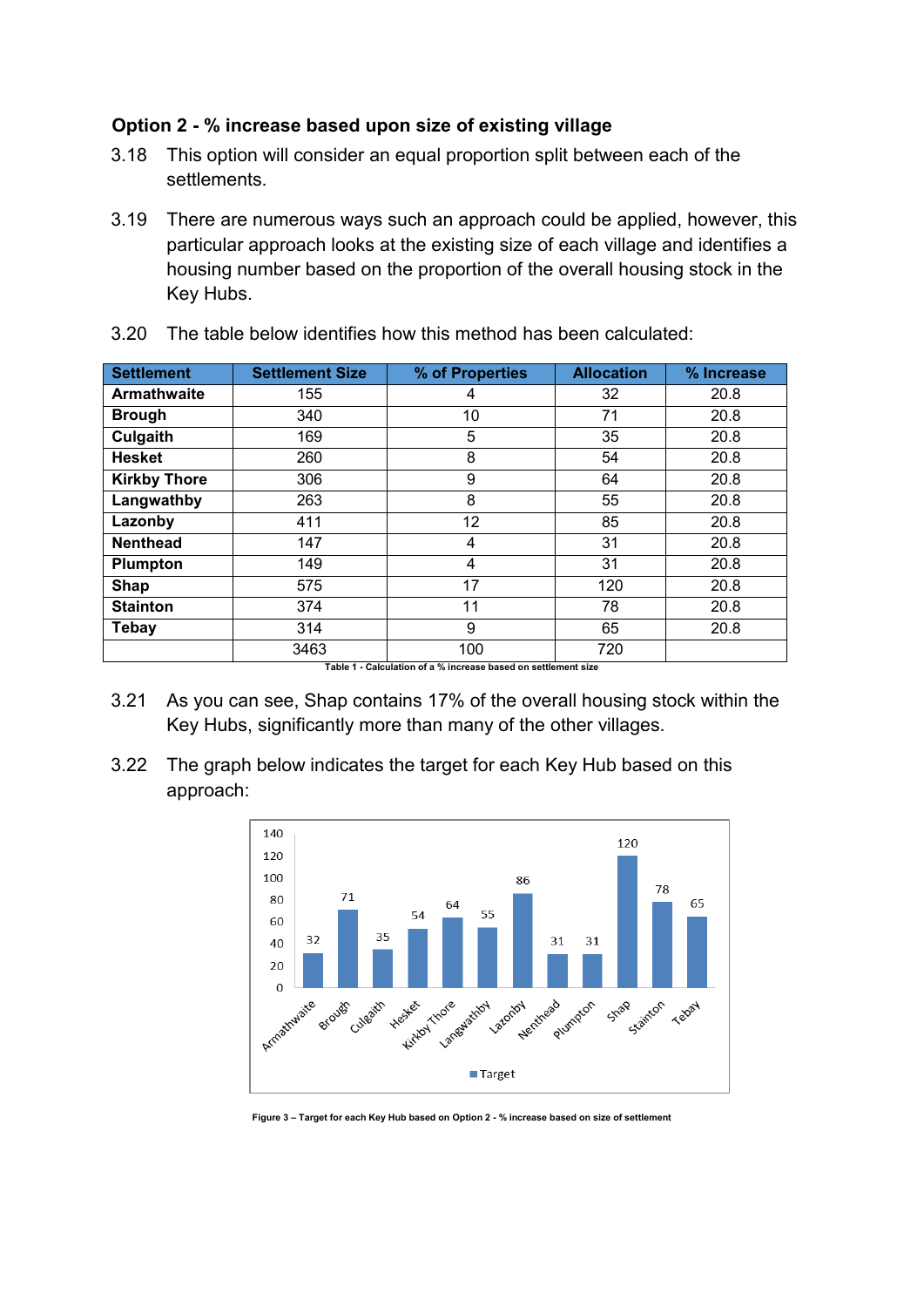3.23 This approach results in is an equal percentage increase for each settlement when considered against its existing size; this percentage increase is roughly 21%, but produces an individual housing requirements ranging from 120 units (Shap) to 31 units (Nenthead or Plumpton).



3.24 When existing completions and commitments are deducted, each Key Hub is left with the following residual housing requirement:

**Figure 4 - Residual Requirement for each Key Hub based on Option 2** 

- 3.25 Once again, this approach results in the existence of an oversupply within certain settlements, in this particular case, Culgaith.
- 3.26 This approach also leaves the village of Shap with a signifcantly greater number of housing units to provide in the remaining 16 years of the plan period and there is some market uncertainty as to whether this could be achievable.
- 3.27 This approach directly links the supply of housing to the size of each settlement, making the assumption that each settlement could accommodate an equal amount of growth (% increase from their existing size), but that not all settlements could or should accommodate the same number of dwellings.
- 3.28 The residual requirement for each settlement, notwithstanding rates of past delivery is considered to be more appropriate in terms of scale.
- 3.29 Whilst this might seem logical, this approach is not without its pitfalls, in that it is once against based on numbers rather than characteristics or land availability, but nevertheless provides useful parameters in the establishment of distribution targets.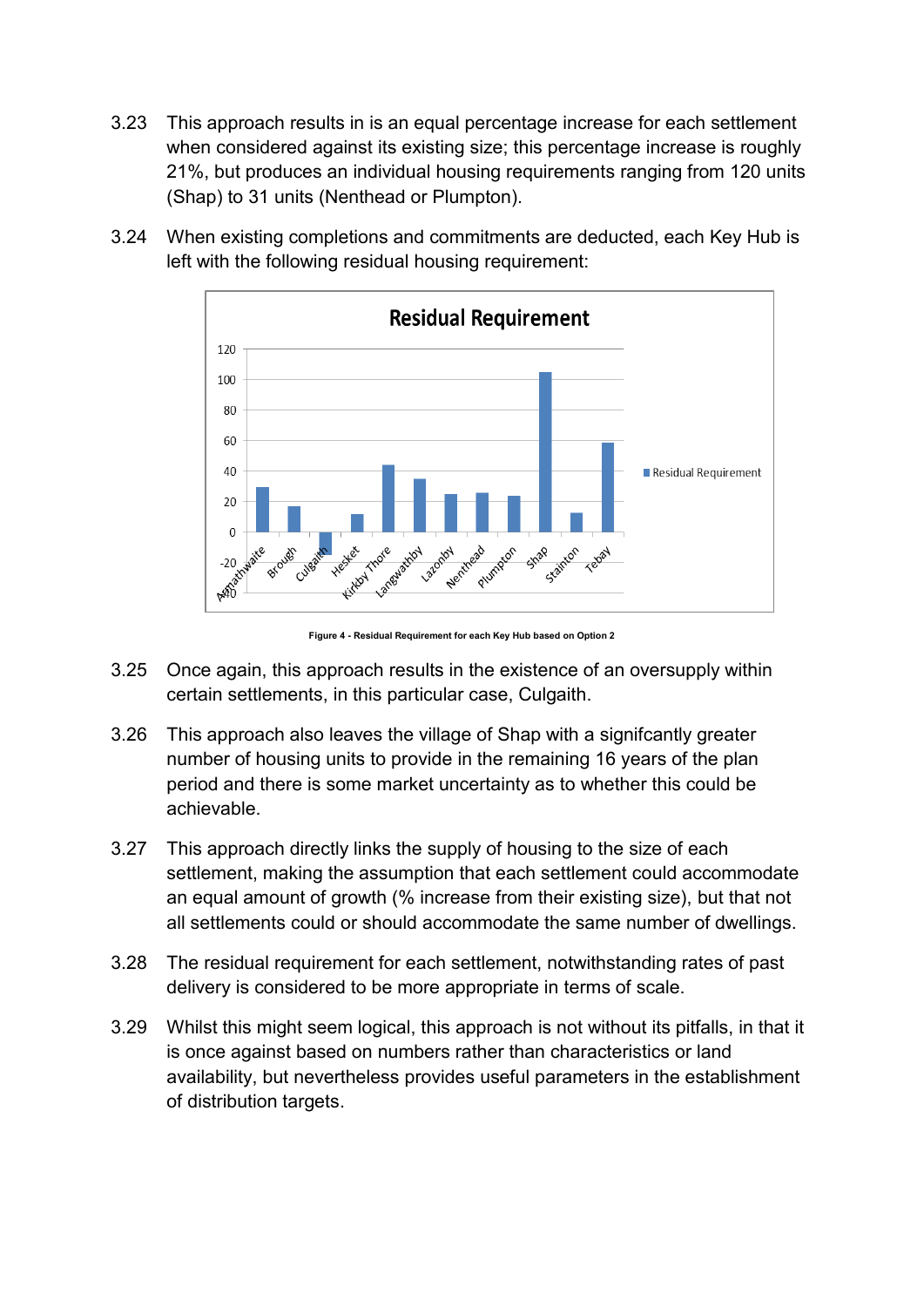3.30 On balance, we consider there to be merit in this approach, however, perhaps not to be used in isolation from other considerations. Nevertheless, we consider that further exploration of this approach would be appropriates.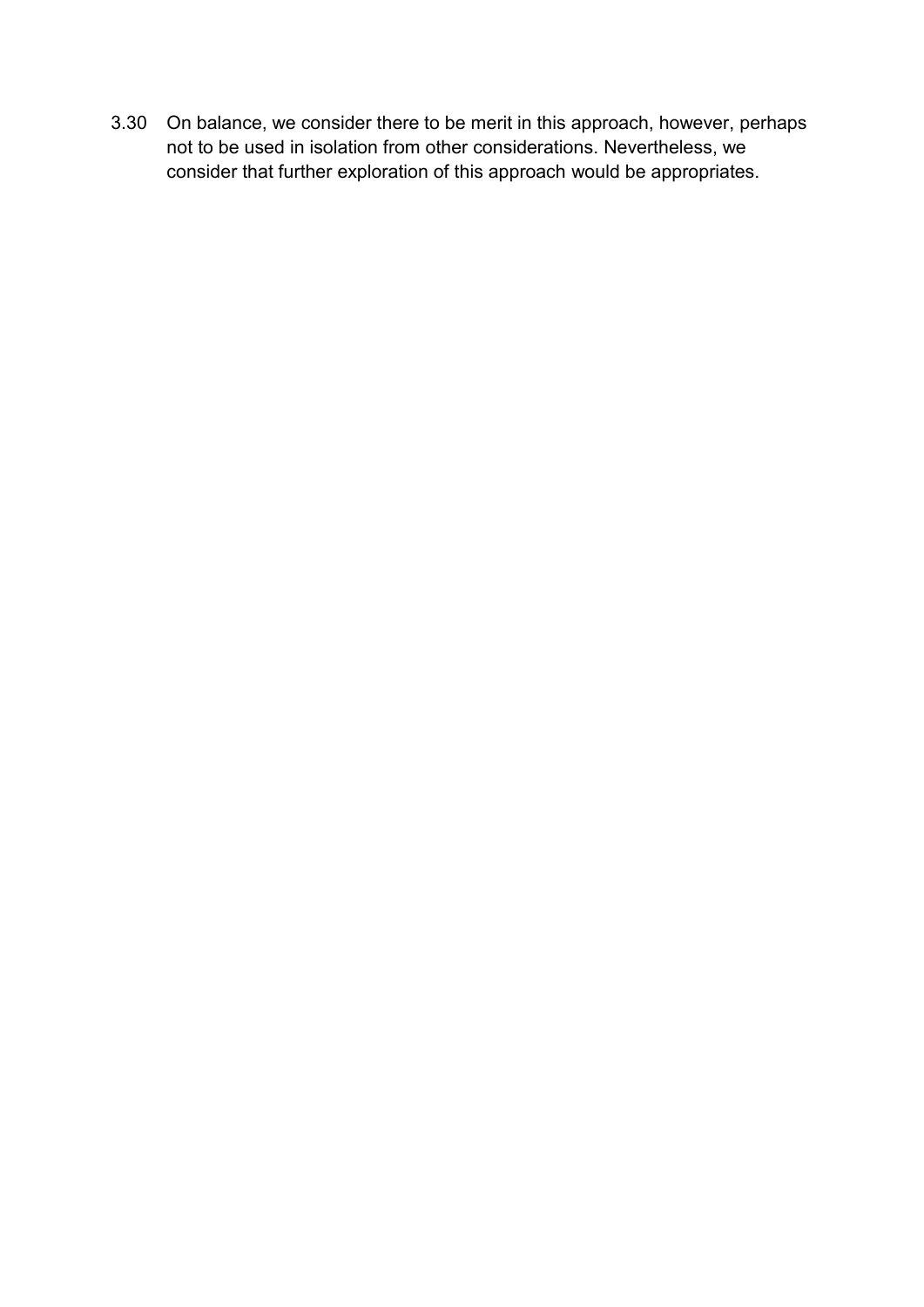## **Option 3 – Past Trends Led Approach**

- 3.31 In this option, we consider how evidence of past housing delivery could be used to identify future housing growth. Past trend based approaches are commonly use in projecting housing delivery, particularly in calculating windfall allowances.
- 3.32 Past completion trends demonstrate strong levels of delivery in the villages, significantly above the 20% target included within the Core Strategy, this was one of the concerns raised by the Inspector.
- 3.33 The table below outlines the completion rates in each of the Key Hubs since April 2003:



**Figure 5 - Completion Rates in the Key Hubs (April 2003-March 2016)** 

3.34 Using these figures to distribute future housing supply would result in the following scenario:



**Figure 6 - Target for each Key Hub based on Option 3 - Past Trends**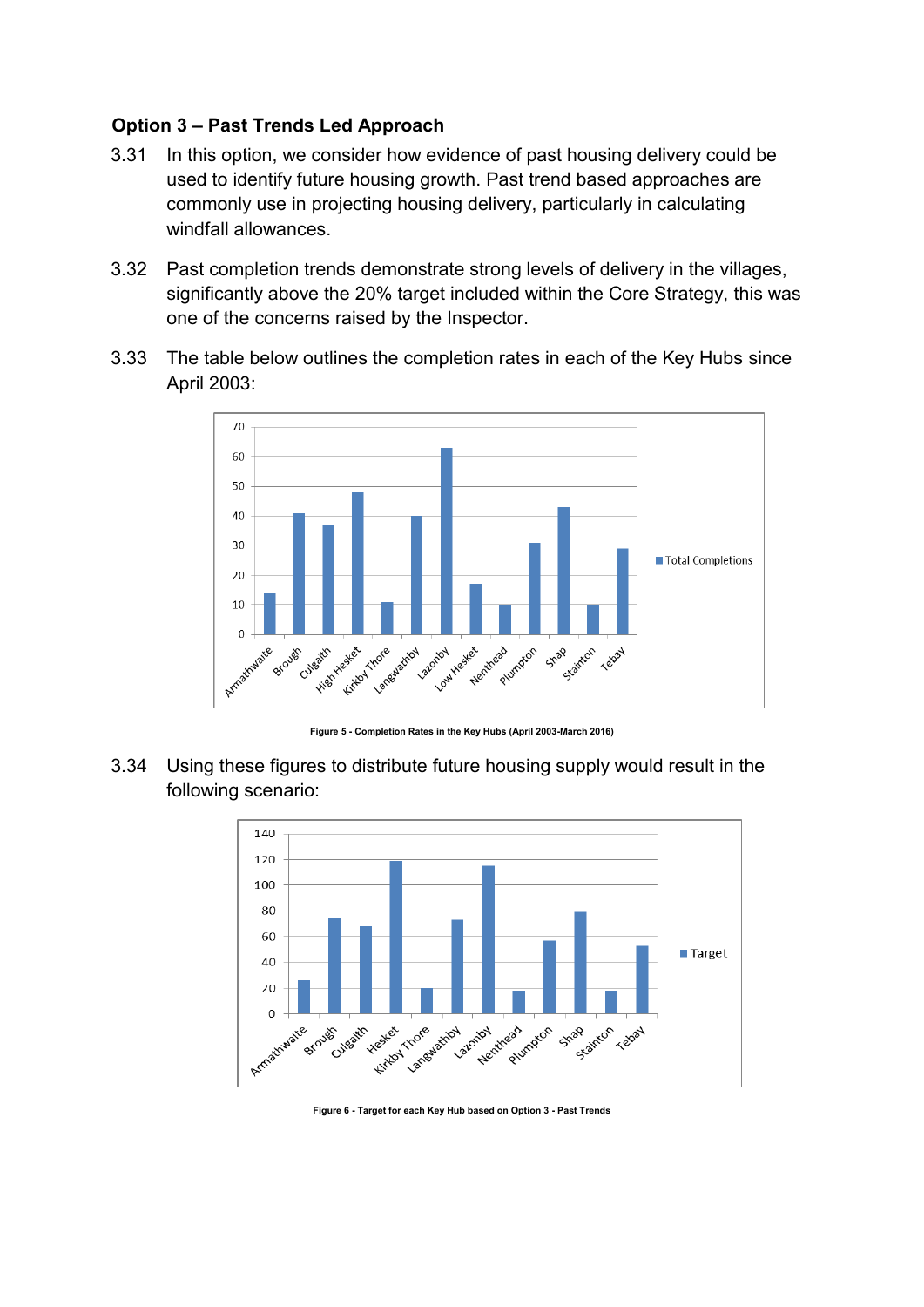3.35 The implementation of this strategy would only serve to focus significant amounts of new housing growth in the very same settlements that have recently delivered large amounts of new housing, i.e. Lazonby.



3.36 The graph below provides the residual requirement for each Key Hub:

**Figure 7 - Residual Requirement for each Key Hub based on Option 3 - Past Trends** 

- 3.37 Of particular note, this approach produces a target of just 20 new homes for the village of Stainton, which already has a committed supply of 65, resulting in an oversupply of some 45 units.
- 3.38 As is demonstrated in the above chart, settlements which have been delivering housing completions such as Hesket are required to deliver the largest amount of new housing,where as settlements which have delivered very few completions in recent years,such as Stainton are left with an oversupply of housing.
- 3.39 If we rely on a purely past trends based approach, we would largely disregard existing commitments and areas of known market interest in favour of areas which have experienced development in recent years.
- 3.40 Demand for housing development is rarely a constant feature, there are always going to be peaks ands troughs, especially in rural settlements.
- 3.41 The significant disadvantage of this approach is its failure to take into account future development patterns or trends and serves only to reinforce past trends. Considering past delivery which is undoubtedly an important factor, it only represents a snap shot in time. For example, the base date of the adopted Core Strategy is 2003, meaning that our housing trends take into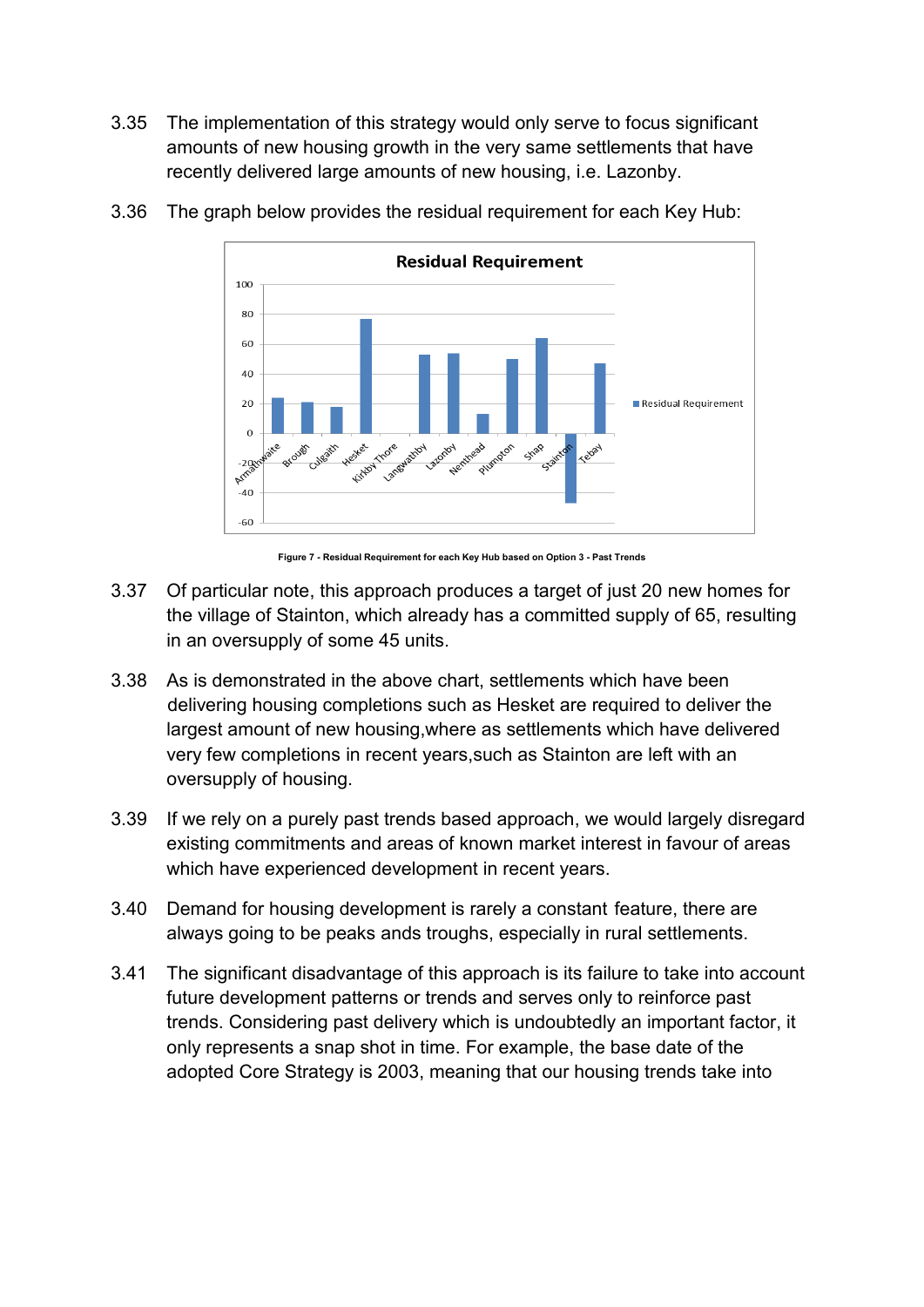account a 13 year period, which includes both a significant period of recession and a significant period when the housing market was booming.

## *Windfall Analysis*

- 3.42 The Inspectors letter suggested that the absence of allocations could possibly justified by evidence that the housing requirement could be met through windfall development, we therefore consider it to be appropriate to establish whether this is the case.
- 3.43 In recent years windfall development has been high across Eden, not just in the Key Hubs and whilst we expect that to change with the adoption of the Local Plan and the recent publication of the Land Availability Assessment, in a rural area such as Eden we expect windfall development to continue to make a significant contribution to future housing growth.
- 3.44 The Council's Housing Land Supply Satement, published in July 2016, identifies that windfall development in Eden in the past five years has accounted for 58.15% of all development.
- 3.45 Looking more specifically at the proposed Key Hubs, the following graph demonstrates the level of windfall completions experienced in these locations:



**Figure 8 - Windfall Completions in the Key Hubs** 

- 3.46 On average, 50.7% of all compeltions in the Key Hubs have been delivered on windfall sites.
- 3.47 The above graph indicates that windfall development in the proposed Key Hubs varies from settlement to settlement, for example settlements such as Brough, Shap or Tebay have strong windfall delivery trends, where as Lazonby, Plumpton and High Hesket do not.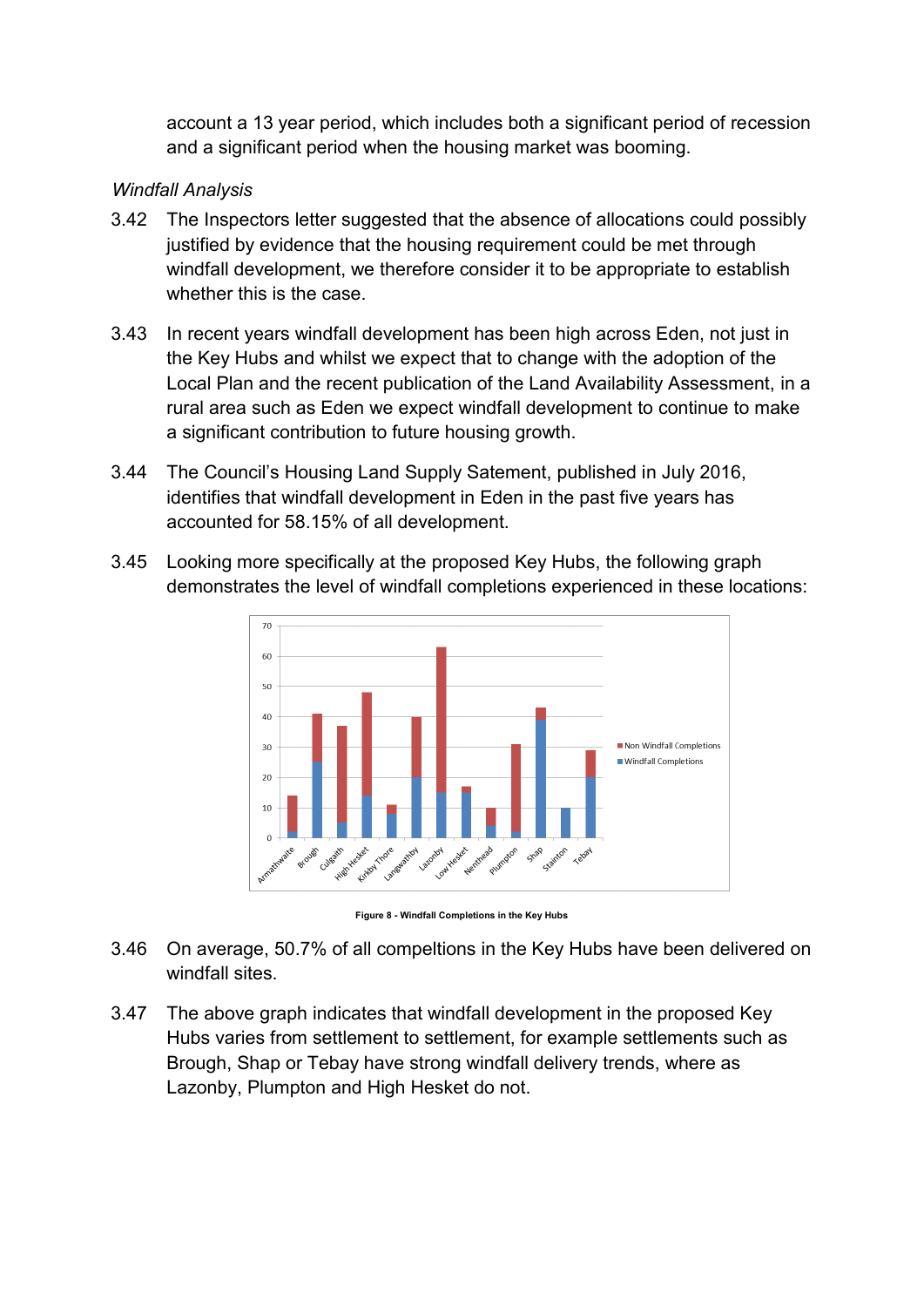- 3.48 On this basis, we conclude that relying on windfall development alone will not necessarly deliver the housing requirements set out in the Local Plan. However, it may be the case that windfall delivery in combination with other factors such as land identified in the LAA could deliver the Local Plan housing requirement. Typically, 30% of housing completions in the identified Key Hubs have been delivered on small sites<sup>1</sup>, we would expect this trend to continue.
- 3.49 This assessment of windfall trends in the proposed Key Hubs, supports our intention to identify development paramenters for the Key Hubs to ensure that the Local Plan is deliverable. Also, by doing so we will be able to influence development to ensure that the right amount of development is taking place in the right locations, something which the current Core Startegy has struggled to achieve.
- 3.50 However, it also suggests that in order to effectively deliver development in the right place then it will be necessary to allocate hosuing land for housing in the Key Hubs.

 1 Less than 4 units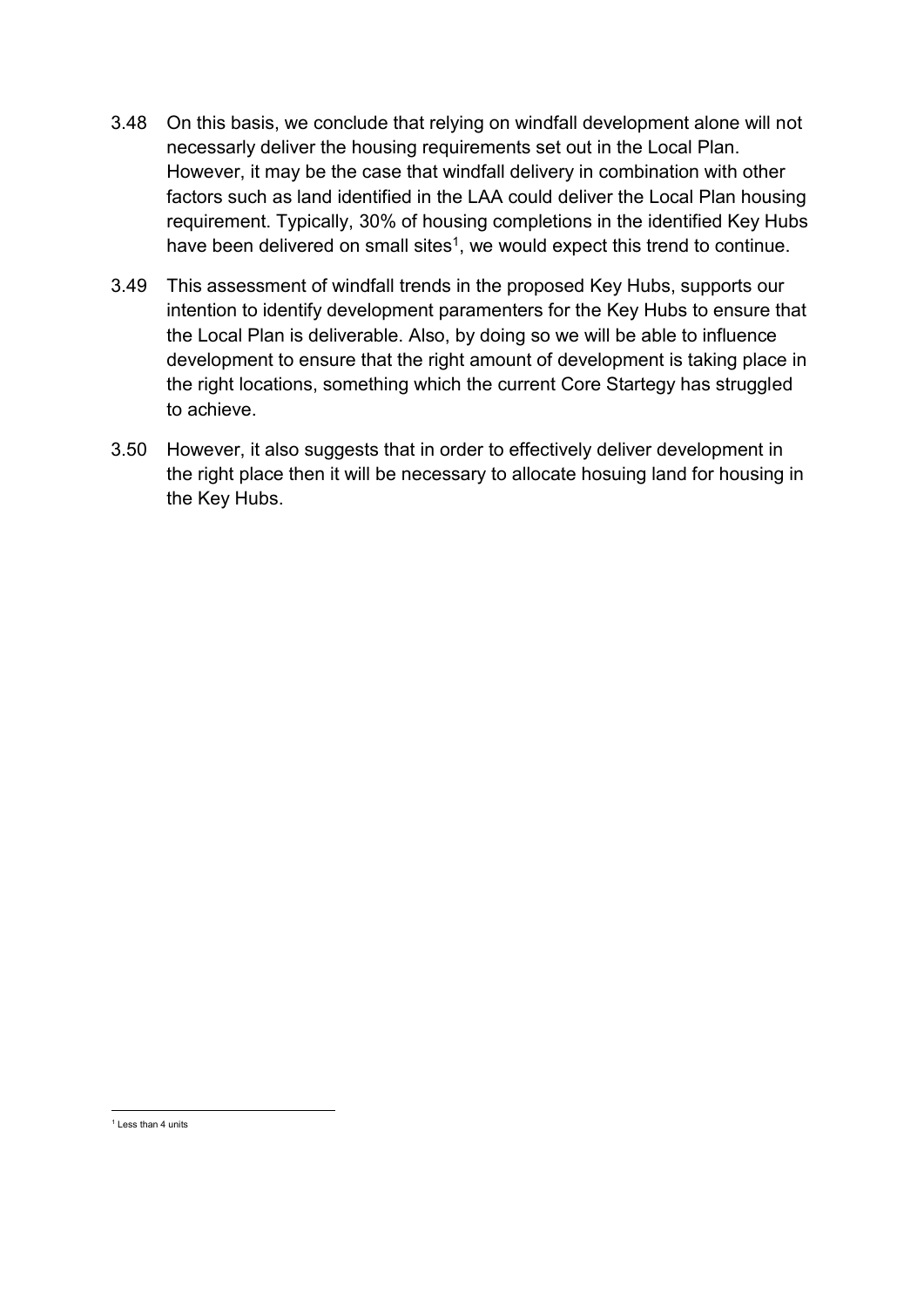# **Option 4 – LAA Led Approach**

3.51 The Land Availability Assessment, first published in July 2015 considered a range of sites in each of the proposed Key Hubs. The graph below shows the location and amount of supply across the Key Hubs<sup>2</sup>.



- 3.52 The LAA identifies over 30% of the total housing supply as being located in just two of our villages, Lazonby and Langwathby. Both of these villages are in the process of producing Neighbourhood Plans, which may influence future housing delivery.
- 3.53 When you consider the relationship between the target (established using the LAA) and the residual requirement, it becomes apparent where areas of concern arises.

 $^2$  Due to the base date of the Land Availability Assessment being April 2014, these sites will include some recently developed sites i.e. Story Homes at Lazonby.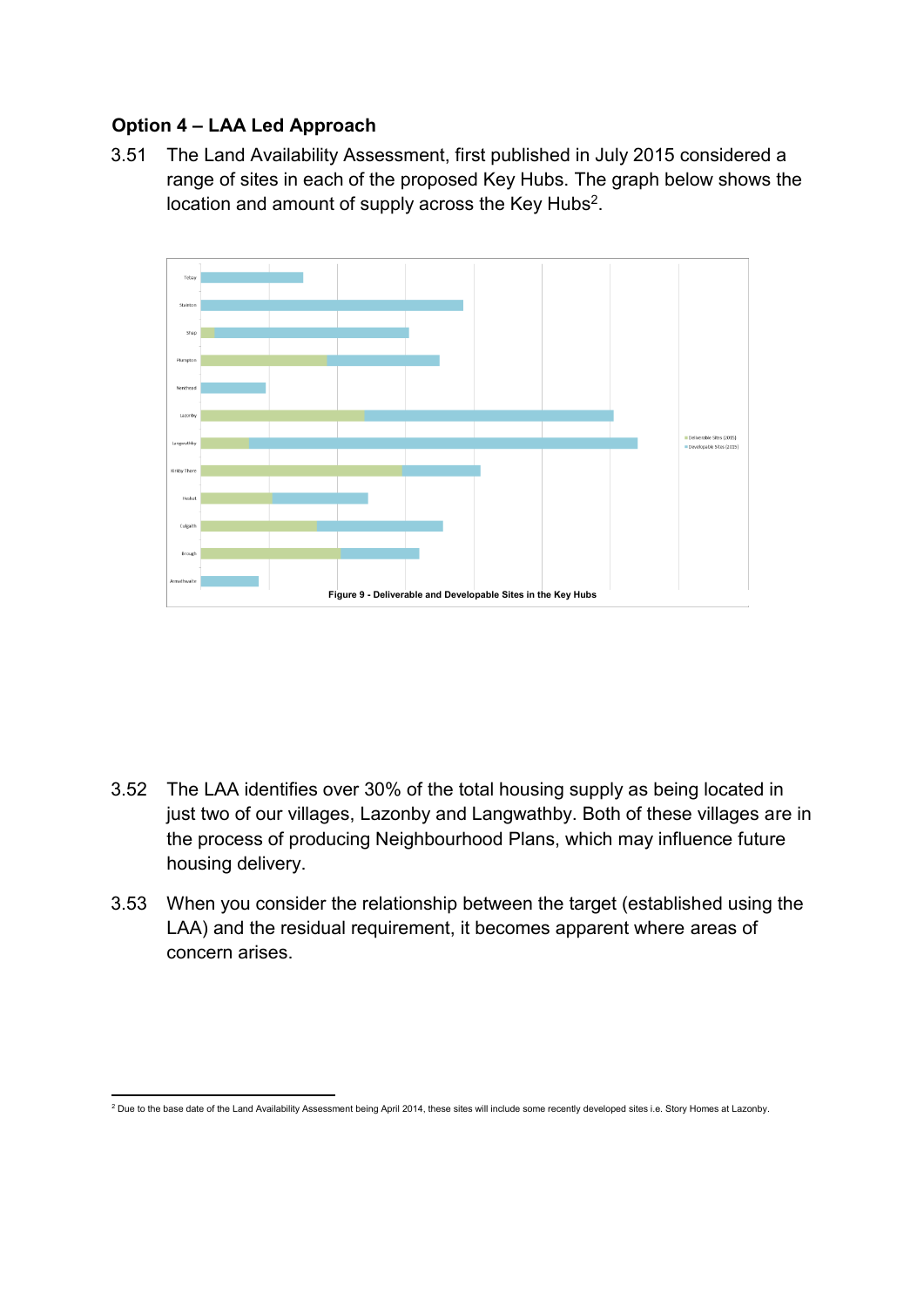

**Figure 10 - Residual Requirement based on Option 4** 

3.54 In many cases, the remaining residual requirement is relatively low in comparison to the target, however, in the case of Langwathby, the target is high and existing commitments are low, resulting in a residual requirement of in excess of 100 units, this is significantly greater than any other settlement. Langwathby are currently preparing their own Neighbourhood Plan which includes a strategy for the delivery of housing and a site allocation.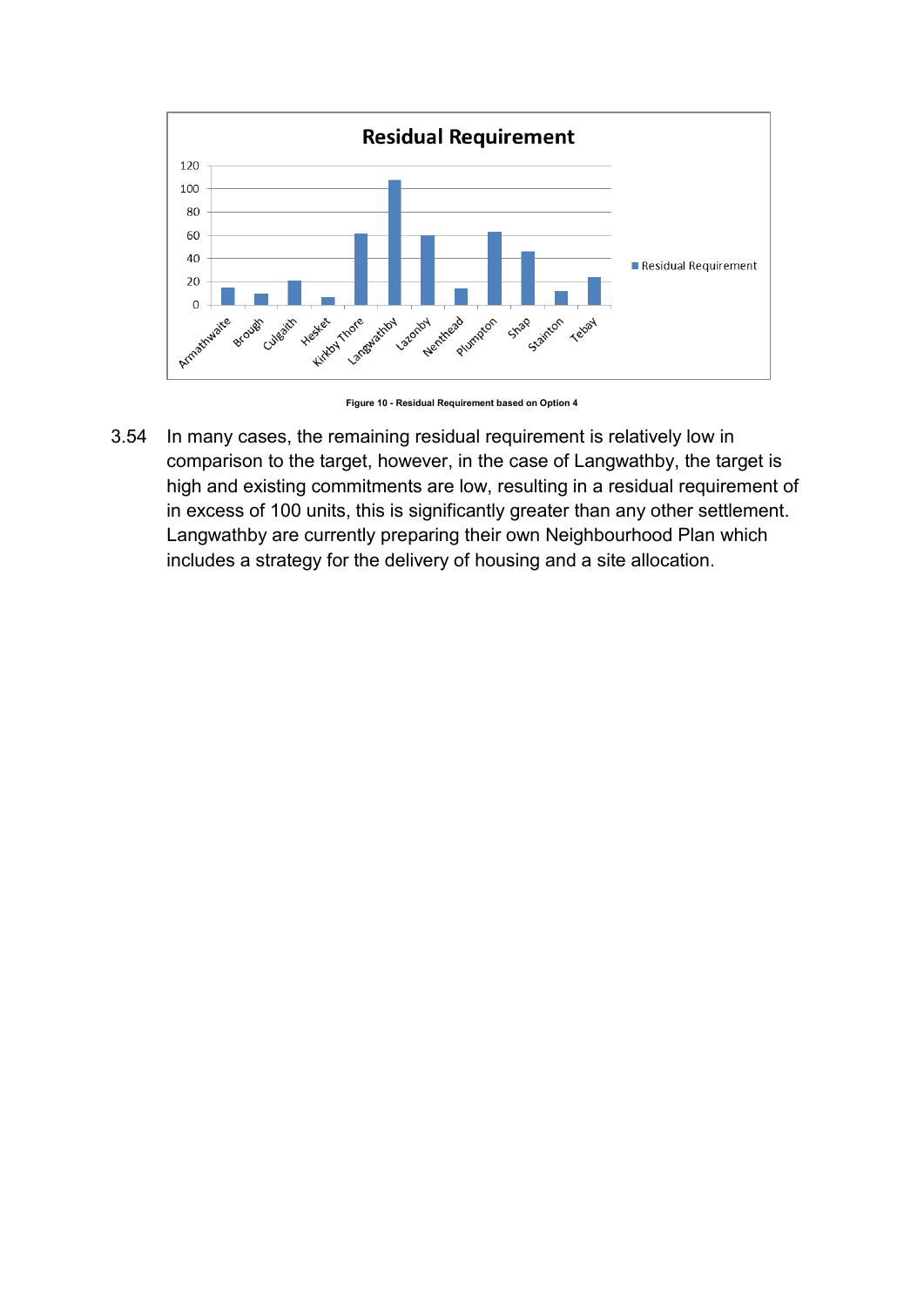## **4. Comparison of All Options**

4.1 The table below compares the respective targets from each option would produce, interestingly for a settlement such as Brough & Church Brough, the allocation remains broadly the same regardless of the methodology applied, where as other settlements experience a significant peak when a particular methodology is applied. For example, Option 3 (past delivery) causes a huge increase for Hesket, Option 2 produces a significant increase for Shap and Option 4 produces significant increases for the villages of Lazonby and Langwathby.



**Figure 11 - Comparison of each of the Options** 

4.2 In considering our approach, we will have regard to the availability of sites suitable for housing development in each of the Key Hubs, market demand for housing in each of the Key Hub locations and the amount of housing growth each settlement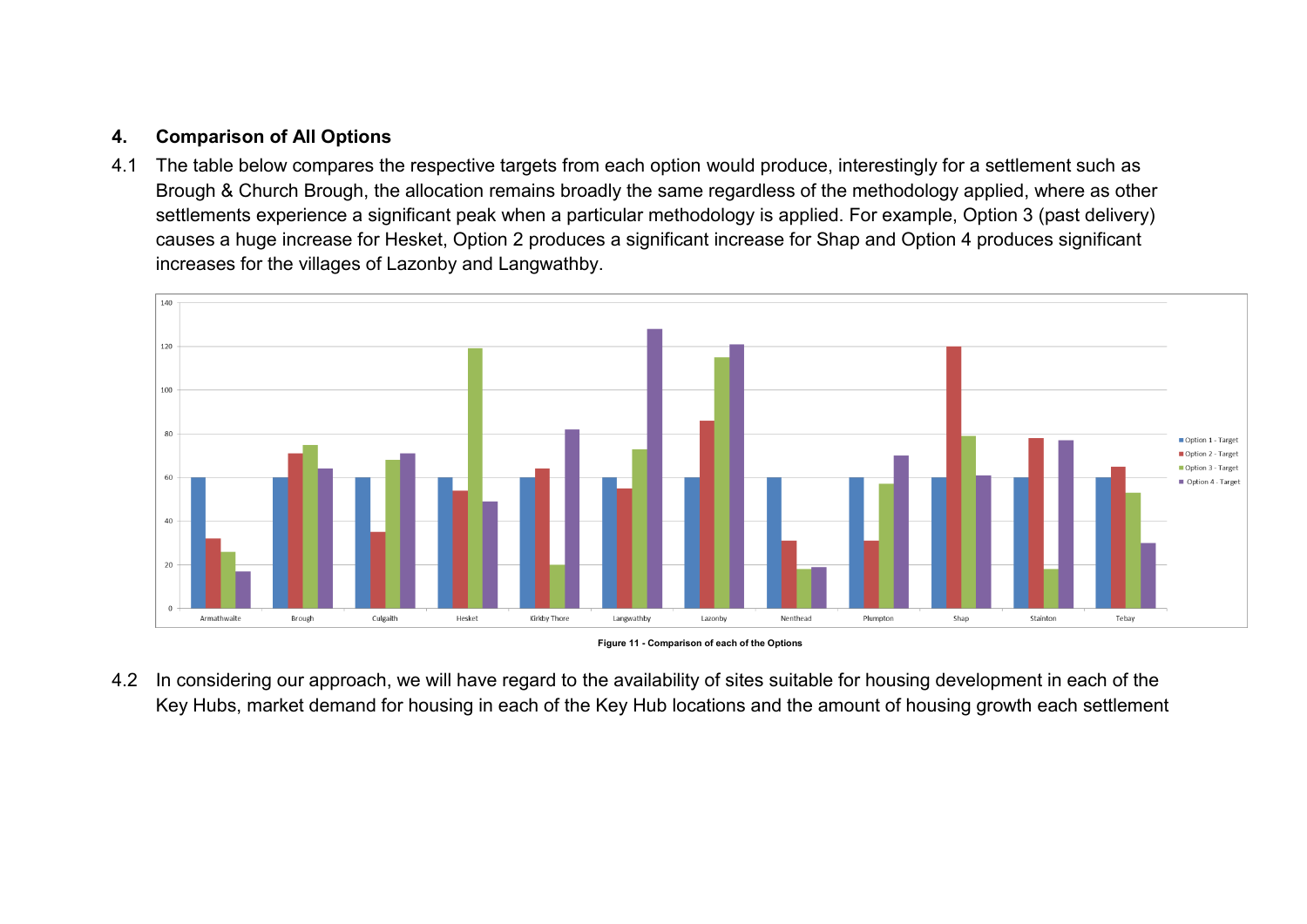could reasonable accommodate, factoring the existing size of the settlement and any recent development which has taken place.

4.3 Section 5 of this paper will further explain how the Council intends to apply this approach and the potential outcomes it would deliver.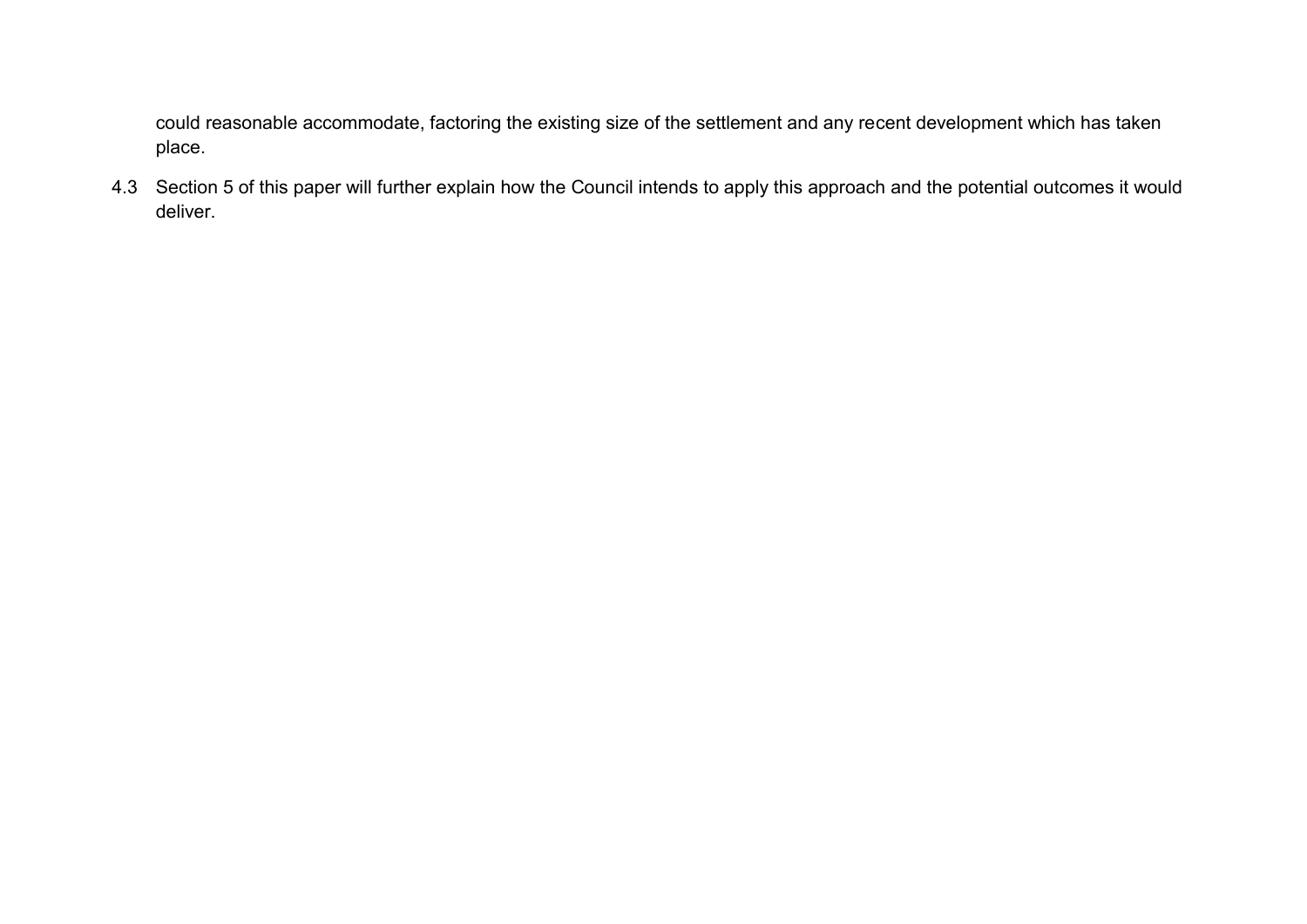# **5. Our Preferred Option**

5.1 This section of this discussion paper will set out the Council's preferred approach to distributing housing development across the revised list of Key Hubs.

## *Starting Point*

5.2 We have decided to use the targets arrived at by using the approach outlined in Option 2 as our starting point for establishing a target in each of the Key Hubs. Please refer to the table below for the target figures:

| <b>Settlement</b>  | <b>Target</b> |
|--------------------|---------------|
| <b>Armathwaite</b> | 32            |
| <b>Brough</b>      | 71            |
| Culgaith           | 35            |
| <b>Hesket</b>      | 54            |
| <b>Kirkby</b>      | 64            |
| <b>Thore</b>       |               |
| Langwathby         | 55            |
| Lazonby            | 86            |
| <b>Nenthead</b>    | 31            |
| Plumpton           | 31            |
| Shap               | 120           |
| <b>Stainton</b>    | 78            |
| <b>Tebay</b>       | 65            |
| <b>TOTAL</b>       | 722           |

## *Factors to Consider – Land Availability*

- 5.3 After initial analysis of the appropriateness of each of these targets, some concern is raised regarding the availability of land to meet this target in some of the settlements.
- 5.4 we have identified that the following settlements currently have an insufficient number of deliverable or developable sites to meet the above target, these are:
	- **•** Armathwaite
	- Nenthead
	- Shap
	- Tebay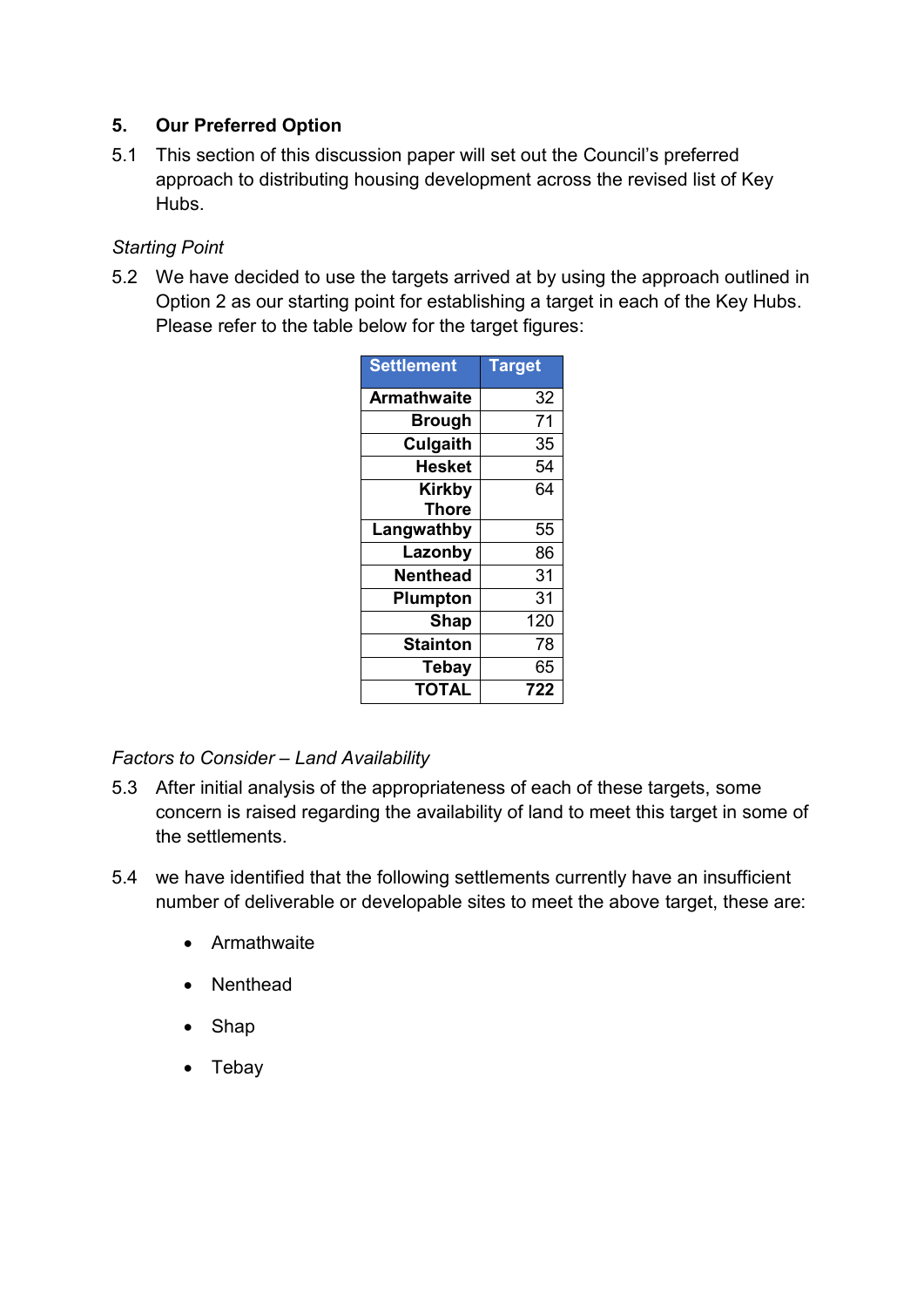- 5.5 There are two options available to us in order to address this, the first of these is that we could seek to identify additional sites in these locations and the second would be to re-distribute the remaining housing target to other settlements which have more available land suitable for the development of housing.
- 5.6 Each of the settlements has lesser market demand than some of the other Key Hubs, and as such past delivery rates have tended to be lower.
- 5.7 On balance, the Council's preferred option in this case is to re-distribute the remaining target into other settlements which would result in the following targets:

| <b>Settlement</b>  | <b>Target</b> |
|--------------------|---------------|
| <b>Armathwaite</b> | 19            |
| <b>Brough</b>      | 91            |
| Culgaith           | 45            |
| <b>Hesket</b>      | 64            |
| <b>Kirkby</b>      | 74            |
| <b>Thore</b>       |               |
| Langwathby         | 65            |
| Lazonby            | 96            |
| <b>Nenthead</b>    | 24            |
| Plumpton           | 41            |
| <b>Shap</b>        | 76            |
| <b>Stainton</b>    | 88            |
| Tebay              | 36            |
| <b>TOTAL</b>       | 719           |

5.7 The re-distribution of housing is applied evenly to all of the other settlements, but only accounts for an increase of around 10 dwellings per Key Hub.

## *Factors to Consider – Windfall Allowance*

- 5.8 As previously discussed during our analysis of Option 3 (Past Trends), the existence of windfall development is significant not just in our Key Hubs but across the district as a whole. We therefore consider it to be appropriate to factor in a windfall allowance to the distribution target for each of the Key Hubs.
- 5.9 Based on average (past trend led) windfall figures, we would suggest a windfall allowance of 30% for the Key Hubs, this will be applied evenly to each of the identified settlements. This figure is below past trends, but represents the likelihood of small (under 4) and unidentified sites coming forward in the Key **Hubs**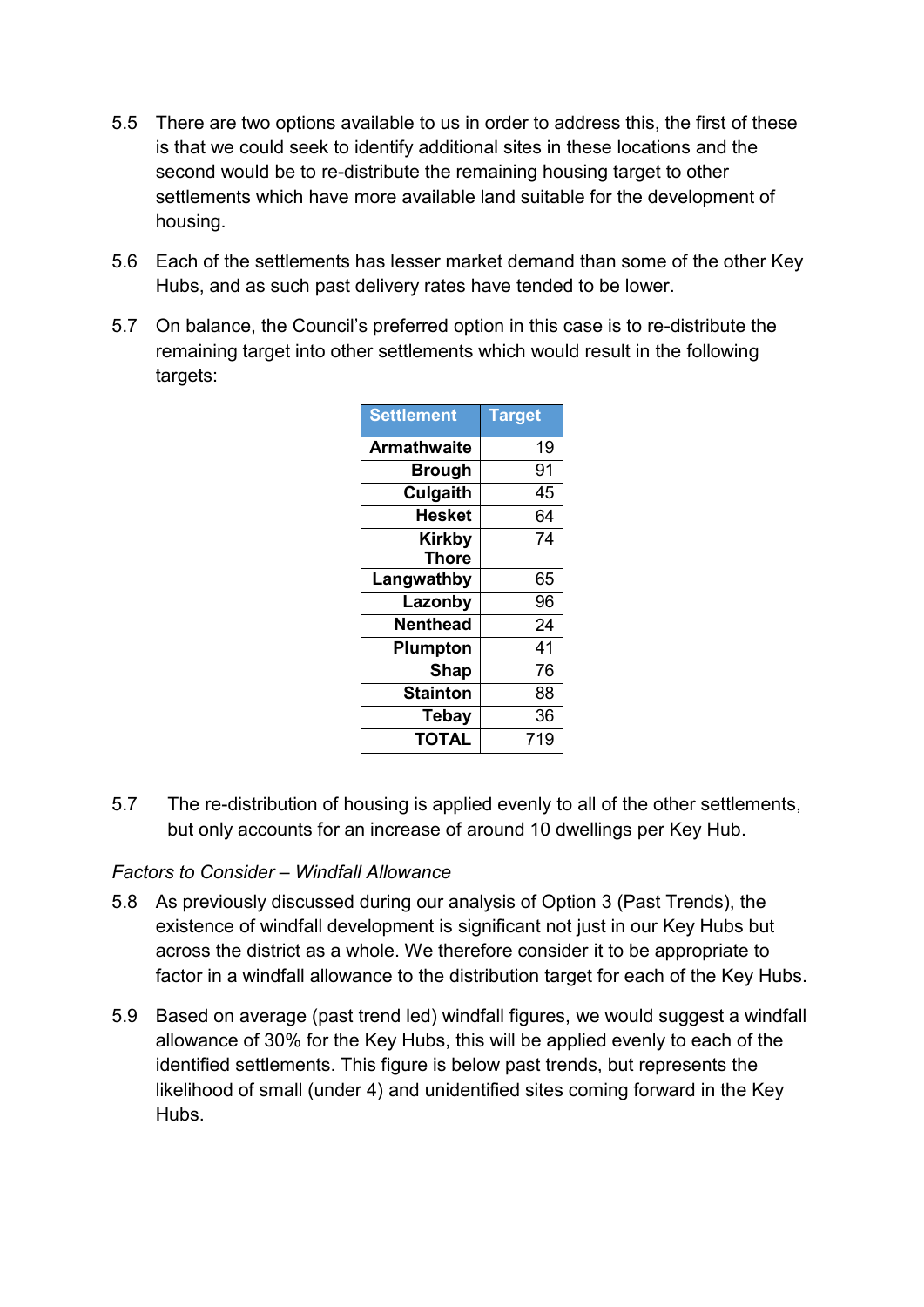| <b>Settlement</b>  | <b>Target</b> | <b>Windfall Allowance</b> | <b>Left to Allocate</b> |
|--------------------|---------------|---------------------------|-------------------------|
| <b>Armathwaite</b> | 19            | 6                         | 13                      |
| <b>Brough</b>      | 91            | 27                        | 64                      |
| Culgaith           | 45            | 14                        | 32                      |
| <b>Hesket</b>      | 64            | 19                        | 45                      |
| <b>Kirkby</b>      | 74            | 22                        | 52                      |
| <b>Thore</b>       |               |                           |                         |
| Langwathby         | 65            | 20                        | 46                      |
| Lazonby            | 96            | 29                        | 67                      |
| <b>Nenthead</b>    | 24            | 7                         | 17                      |
| Plumpton           | 41            | 12                        | 29                      |
| <b>Shap</b>        | 76            | 23                        | 53                      |
| <b>Stainton</b>    | 88            | 26                        | 62                      |
| <b>Tebay</b>       | 36            | 11                        | 25                      |
| <b>TOTAL</b>       | 719           | 216                       | 503                     |

5.10 The table below indicates the residual requirement for each settlement once the windfall allowance has been deducted:

## *Establishing our Target*

5.11 The graph below represents that each Key Hub is capable of meeting its housing target once all factors have been considered.



**Figure 12 - Analysis of each Key Hub's ability to meet their target** 

5.12 The Council considers this approach to be robust, it is based on a combination of factors and there is evidence that the proposed strategy would be deliverable.